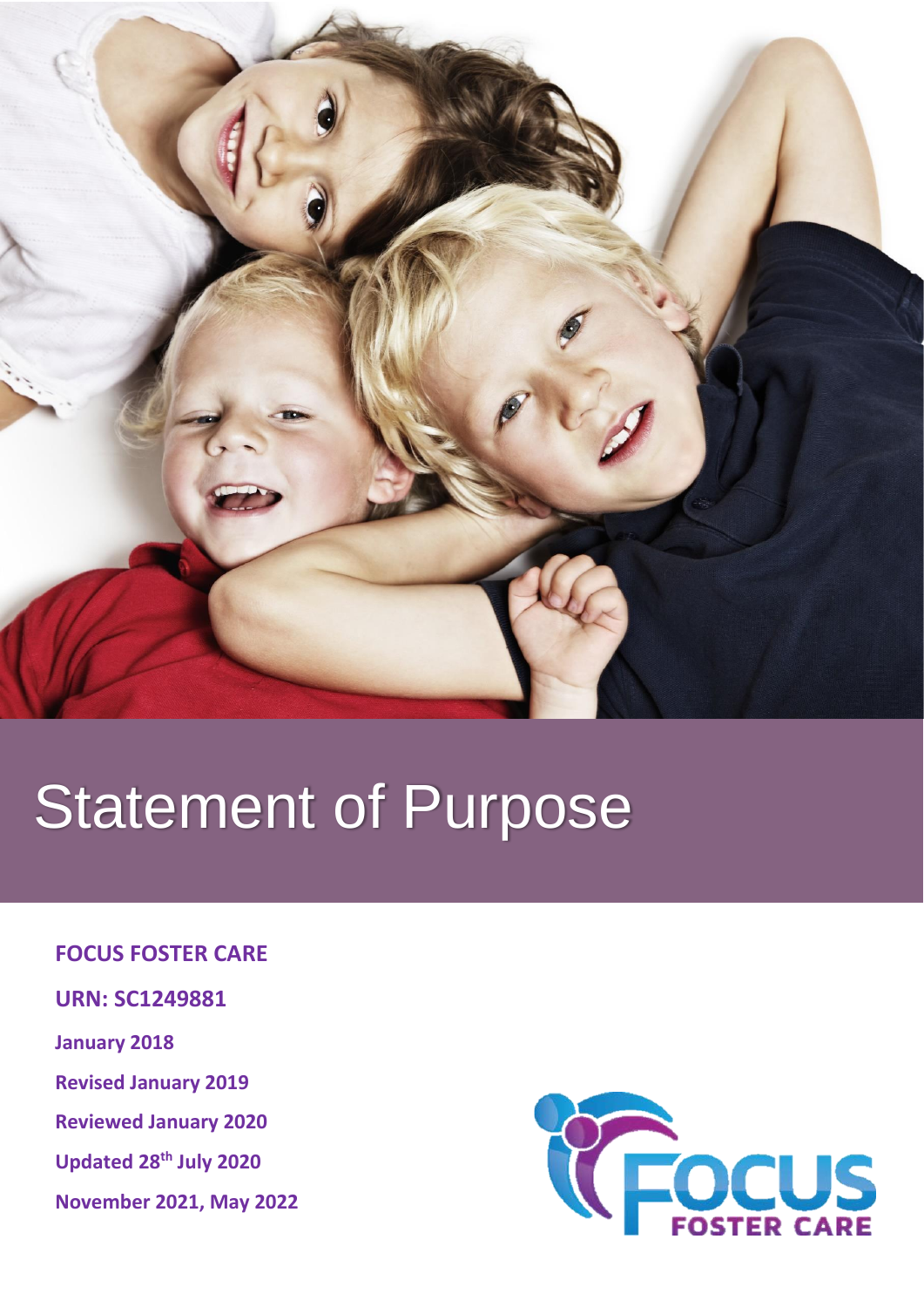#### **CONTENTS**

|     | Introduction                                  | 3  |
|-----|-----------------------------------------------|----|
| 1.  | Our Aims                                      | 4  |
| 2.  | Our Objectives                                | 4  |
| 3.  | <b>Status &amp; Constitution</b>              | 5  |
| 4.  | <b>Management Structure</b>                   | 5  |
| 5.  | <b>Quality Assurance</b>                      | 5  |
| 6.  | <b>Staffing</b>                               | 6  |
| 7.  | <b>Standard of Care</b>                       | 6  |
| 8.  | <b>Service Provision</b>                      | 7  |
| 9.  | <b>Placement Matching</b>                     | 7  |
| 10. | Working in Partnership                        | 8  |
| 11. | <b>Supporting Foster Carers</b>               | 8  |
|     | <b>Supervision and Support</b>                |    |
|     | <b>Policies and Procedures</b>                |    |
| 12  | Recruitment, Assessment and Approval Process  | 9  |
|     | <b>Foster Panel and Annual Reviews</b>        |    |
| 13. | <b>Foster Care Agreements and Undertaking</b> | 10 |
| 14. | <b>Training of Foster Carers</b>              | 10 |
| 15. | Children's Guide                              | 11 |
| 15. | <b>Complaints &amp; Outcomes</b>              | 12 |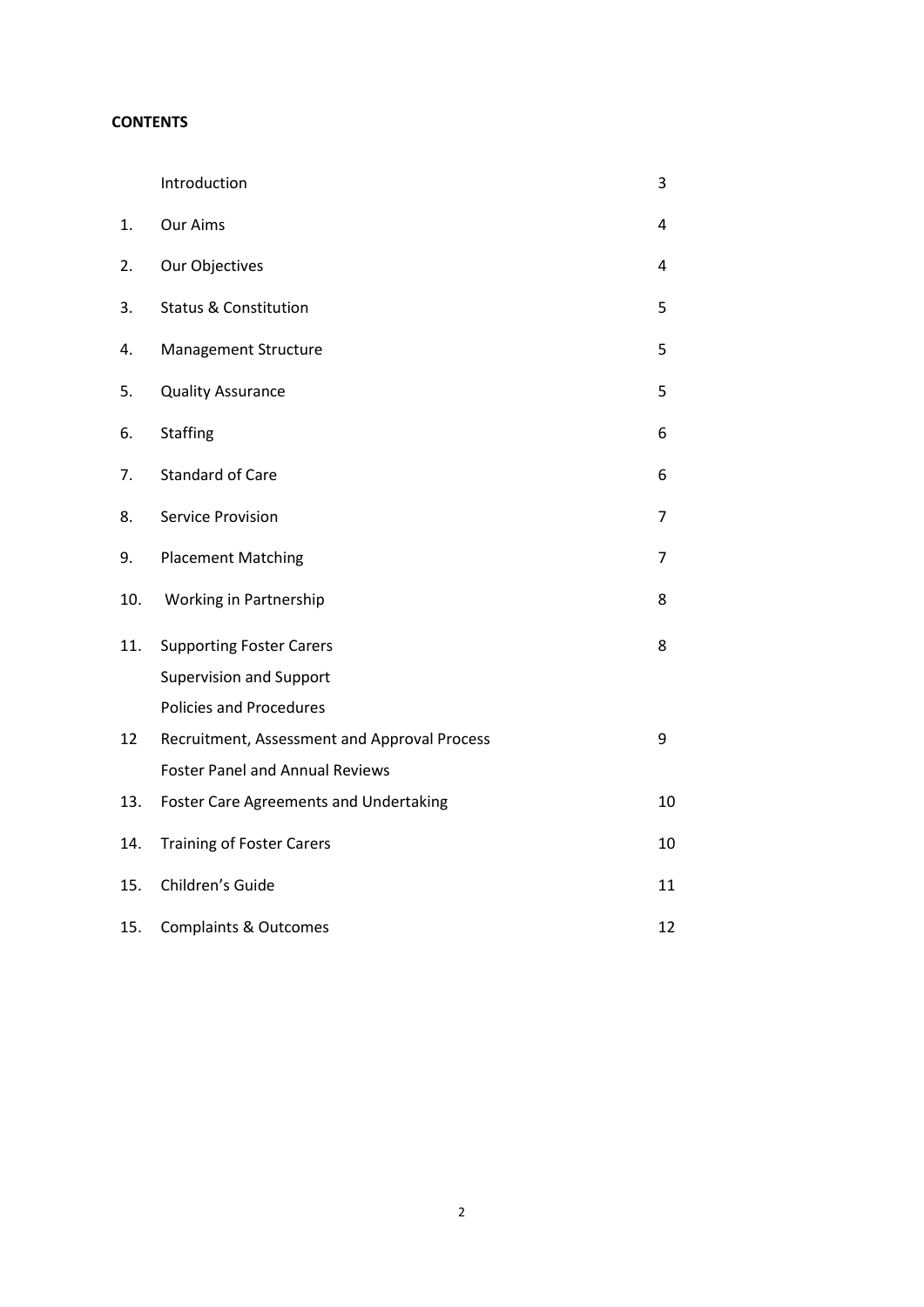## Statement of Purpose & Function

#### **Introduction**

Focus Foster Care's overriding aim is to provide high quality foster care placements for looked after children and young people between the ages of  $0 - 18$  years old and in doing so we will promote individuals social, emotional, health and educational needs, enabling them to achieve their full potential and best possible outcomes. We aim to ensure the outcomes for children and young people are improved by receipt of better care, services and education. Improved outcomes can only be improved if children and young people are safe from harm. Therefore, safeguarding the welfare of children and young people is our core business.

Focus Foster Care is registered with and inspected by OFSTED, as required under the Fostering Services (England) Regulations 2011. Our URN is SC1249881

Focus Foster Care Statement of Purpose has been developed in accordance with the following statutory law requirements and regulations:

- Fostering Services: National Minimum Standards 2011
- Children Act Guidance and Regulations Volume 4: Fostering Service 2011
- Fostering Services (England) Regulations 2011
- **•** The Care Planning, Placement and Case Review and Fostering Services (Miscellaneous Amendments) Regulations 2013
- The Care Planning and Fostering (Miscellaneous Amendments) (England) Regulations 2015
- The Children Act 1989 Guidance & Regulations Volume 2 Care Planning Placement & Case Review 2010

Our Statement of Purpose aims to provide children, young people, parents, carers, staff and other professionals with information about the agency and the services and facilities we provide, including:

- A statement of the aims and objectives of Focus Foster Care
- Information about the services and facilities provided by Focus Foster Care

A copy of the statement is made available upon request to:

- Purchasers of the Service
- Foster Carers and Prospective Foster Carers
- Children & Young People who are placed with Focus Foster Care Agency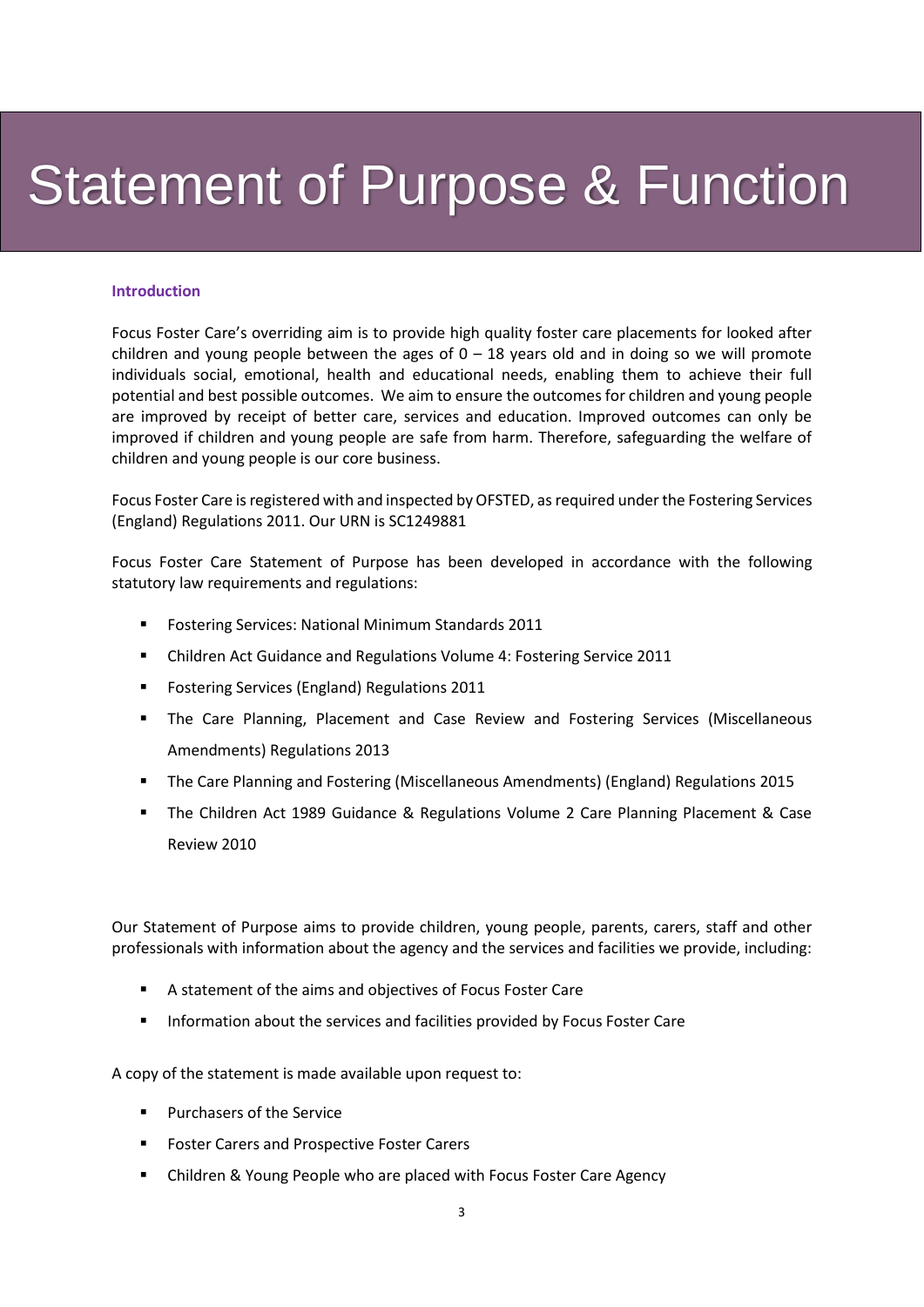- Colleagues from other Social Care Agencies
- Any person working for or with the fostering service
- Any parent or guardian of any child placed with the fostering service
- Ofsted

Children and young people are also provided with age appropriate welcome guides which are in more suitable formats for them to understand.

This Statement of Purpose is reviewed and updated at least annually by the Registered Manager.

#### **1. Our Aims**

Focus Foster Care is an independent fostering provider working in partnership with Local Authorities, parents and carers, our aim is to deliver high quality family placements to children and young people aged birth to 18 years old who are 'looked after' by the Local Authorities. We are commitment to working using a child/young person centred approach to achieve stability in children and young people's lives to enable them to achieve the best possible outcomes. We have a commitment to the recruitment of foster carers from diverse backgrounds to enable us to offer the best placement matches for children and young people. We aim to support and promote the racial, cultural, religious and linguistic backgrounds of children and young people in our care.

"Under the Embracing Lives ethos our primary focus is to provide high quality foster care placements and deliver the best possible outcomes for Looked After Children".

#### **2. Our Objectives**

- To provide foster care placements for looked after children and young people where they can experience a safe, warm and caring family life.
- To enhance and maximise the outcomes for looked after children and young people.
- To recruit and retain foster carers from diverse backgrounds to ensure that the cultural needs of each child and young person are met.
- To demonstrate a commitment to on-going learning and professional development of the agency, foster carers and staff.
- To ensure that all foster carers have access to a support and guidance from an experienced qualified Supervising Social Worker.
- To promote and encourage ongoing learning and training opportunities to all our foster carers and staff team.
- To provide a responsive, supportive professional 24-hour service for foster carers, children and young people and Local Authorities.
- To ensure careful matching of a child or young person's needs with the skills and qualities of a foster carer.
- To promote a child centred approach throughout our practice, having the child or young person's welfare and wishes evident in all our decisions.
- To place children and young people with local foster carers to enable them to maintain links with their families (where appropriate), school and their local community.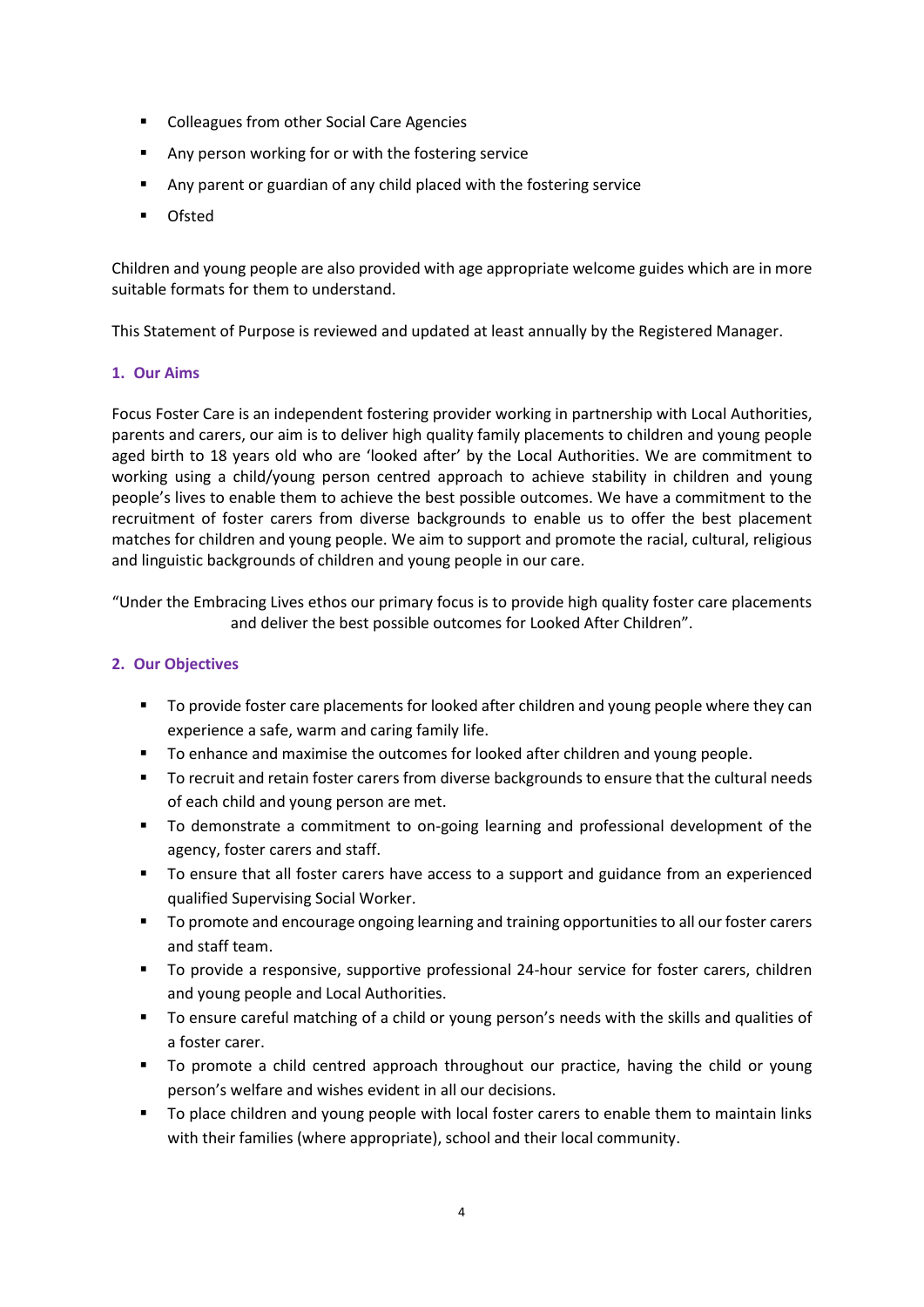- To enable children and young people to develop social interests, hobbies and take part in a range of activities in the community.
- To promote a healthy lifestyle and ensure that every child or young person's emotional and physical health needs are met.
- To promote children and young people's contact with the birth families and significant others.
- **E** A commitment to developing our practice through user consultation and participation.
- To deliver best value and outcomes for children and young people in our care at all times.

#### **3. Status & Constitution**

Focus Foster Care is a Limited Independent Organisation registered under the Companies Act 1985. (Company Number 09437356)

FOCUS FOSTER CARE LTD Chamberlain House Stoneleigh Park Kenilworth CV8 2LG

#### **4. Management Structure**

The Management Team responsible for delivering the fostering services comprises:

| Christopher Aristidou | <b>Company Director</b>                 |
|-----------------------|-----------------------------------------|
| Bryan Orchard         | Company Director                        |
| Kevin Reynolds        | <b>Company Director</b>                 |
| Emma Hargrove         | Team Manager (registration in progress) |

Emma Hargrove Team Manager (registration in progress) *10 years' experience within the fostering sector, supporting foster carers, young people, and social work students. • Childcare experience within early years, private sector • Practice Educator Level 1 award • BA (Hons) in social work • Currently completing Level 5 in Business Management.*

Kevin Reynolds Responsible Individual (incoming) *Over 20 years' experience in working with vulnerable children and young people. • Experienced in working in the Independent sector (fostering and residential) as a Registered Manager • NVQ Level 4 in Business Management • Diploma in Social Work* 

Christopher Aristidou Responsible Individual (outgoing) *Experience in Local Authority Front Line Children's Services • Experienced in working in the Independent Residential Sector as a Registered Manager and Responsible Individual • BA (Hons) in Social Work*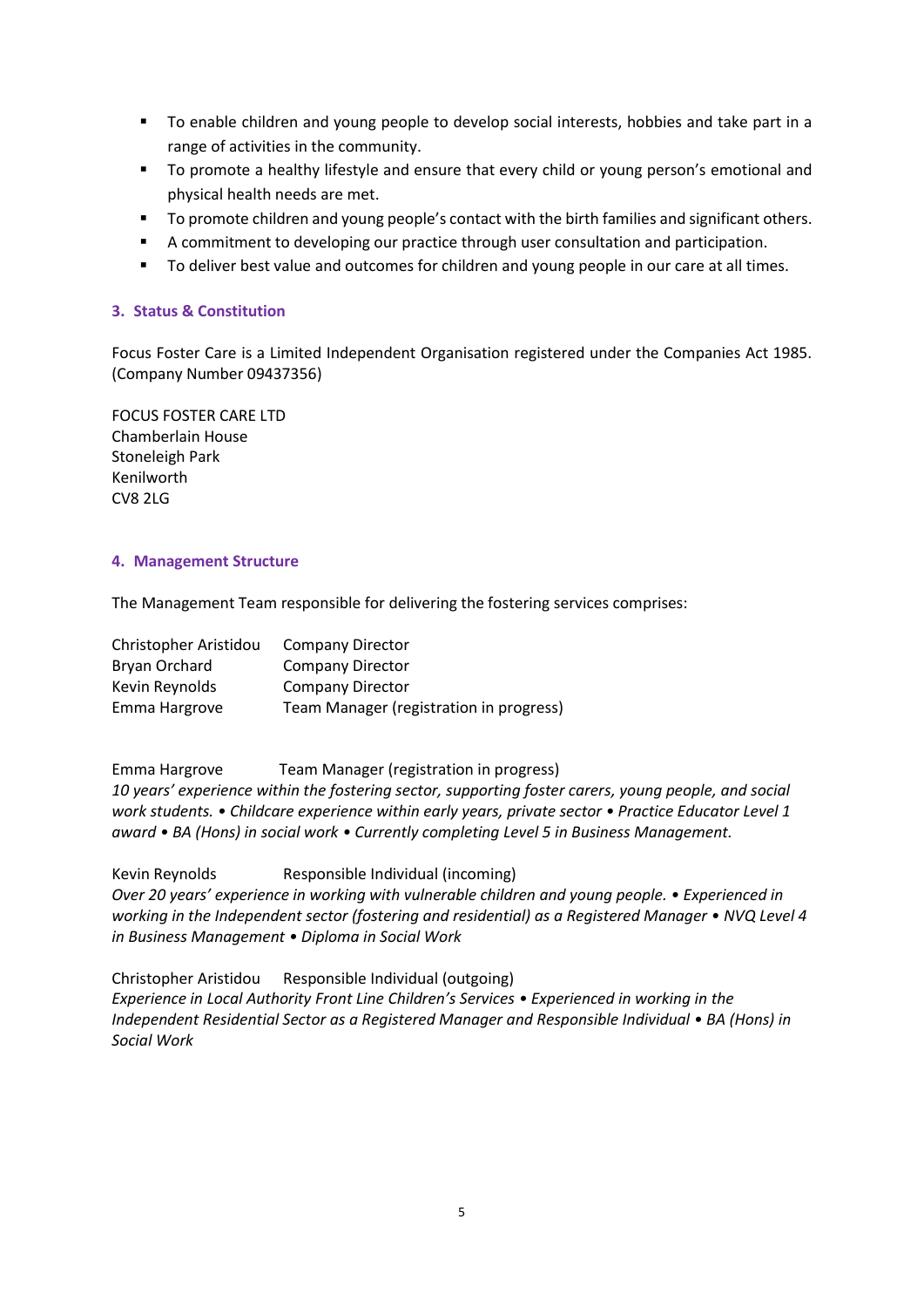#### **5. Quality Assurance**

Focus Foster Care aims to provide services to individuals that exceed National Standards. To enable us to achieve this aim, and to ensure that the children and young people placed within our agency are provided with a high level of care we have rigorous Quality Assurance systems in place.

Each child or young person's progress is tracked and monitored throughout the time that they are placed with us. This is undertaken to ensure that the objectives set out in individual Care Plans are being met, and that our foster carers are equipped to help the children and young people in their care achieve their full potential.

The Registered Manager is responsible for auditing all records relating to the agency to ensure that regulatory and organisational compliance is being maintained. The findings of these audits are examined by the management team on a quarterly basis in order to identify areas where further development can be made.

Monitoring is also achieved through our database which ensures that all appropriate records and checks are up to date, through formal and informal supervision of staff, auditing of individual case files and standing agendas at team and management meetings. Furthermore,the Directors and Registered Manager meet on a quarterly basis in relation to improving the quality of service provided by the organisation.

#### **6. Staffing**

The Registered Manager is responsible for the day-to-day operation of the agency including the development of services to children and young people and our foster carers. The supervision of the Supervising Social Workers and the Office Manager is conducted by the Registered Manager.

Supervising Social Workers each have a case load of foster carers that they supervise and are responsible for visiting regularly, attending meetings, spending time with children and young people in placement as appropriate and making recommendations for the Annual Foster Carer Review. In addition, they will complete assessments of prospective foster cares. All Supervising Social Workers are qualified and registered with Social Work England.

In addition to permanent staff, as required we may employ Independent Social Workers on a temporary basis to complete Form F Assessments. All staff, foster carers and other adults who come into contact with children and young people through Focus Foster Care are subject to appropriate checks and vetting procedures to ensure appropriate safeguarding.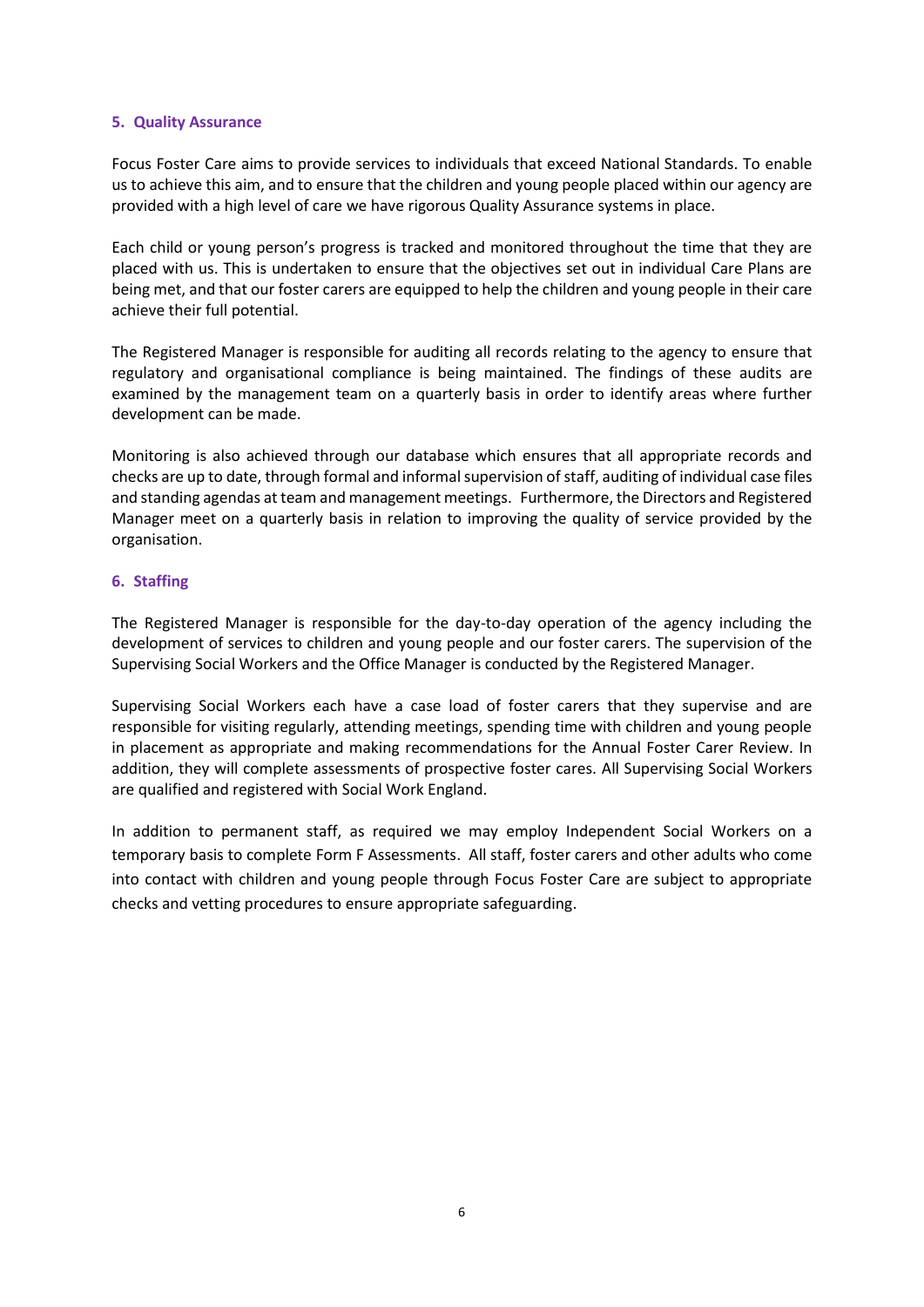#### **7. Standard of Care**

At Focus Foster Care we believe that an inclusive partnership approach which embraces children and young people, their families, foster carers and Local Authorities is vital to the success of placements. We offer a child centred approach, which encourages placement stability enabling children and young people to achieve the best outcomes in relation to the Every Child Matters Agenda 2003 five national key outcomes:

- Be Healthy We will promote the child or young person's physical, mental and emotional health & healthy lifestyle needs
- Stay Safe We will safeguard the child or young person safety from neglect, violence and sexual exploitation, bullying and discrimination
- Enjoy and Achieve We will promote the child or young person's education, school attendance, personal and social
- Make a Positive Contribution We will promote engagement of the child or young person in decision-making, law-abiding activities and developing self-confidence
- **EX** Achieve Economic Well-being We will support the child or young person's independent and development needs

Focus Foster Care believes that:

- Each child and young person has the right to develop their potential, regardless of previous life experience
- **•** Children and young people have a right to be looked after by foster cares and staff who offer them respect, concern and promote their race, culture, religion and contact with their birth family
- Young people should be appropriately prepared for leaving their foster placement and moving on to independence, with savings, educational attainment to support their chosen career and suitable, independent skills

#### **8. Service Provision**

Focus Foster Care works in line with all relevant national legislation and regulations relating to the placement of looked after children in foster care. Focus Foster Care is able to provide a wide range of placement options for all age groups, including:

- **Emergency Placements;** Provided at short notice and supported by our 24hr on-call emergency response service.
- **EXP** Short-Term Placements; Where a foster placement is required for a few days / months while plans are made for the child or young person's long term future.
- **Bridging Placements;** A short-term foster placement, which focuses on ensuring the most sensitive transition for the child or young person into and from the placement.
- **Long–Term Placements;** where a foster placement is required to provide permanent care for a child or young person up to and into adult independence where adoption is not an option.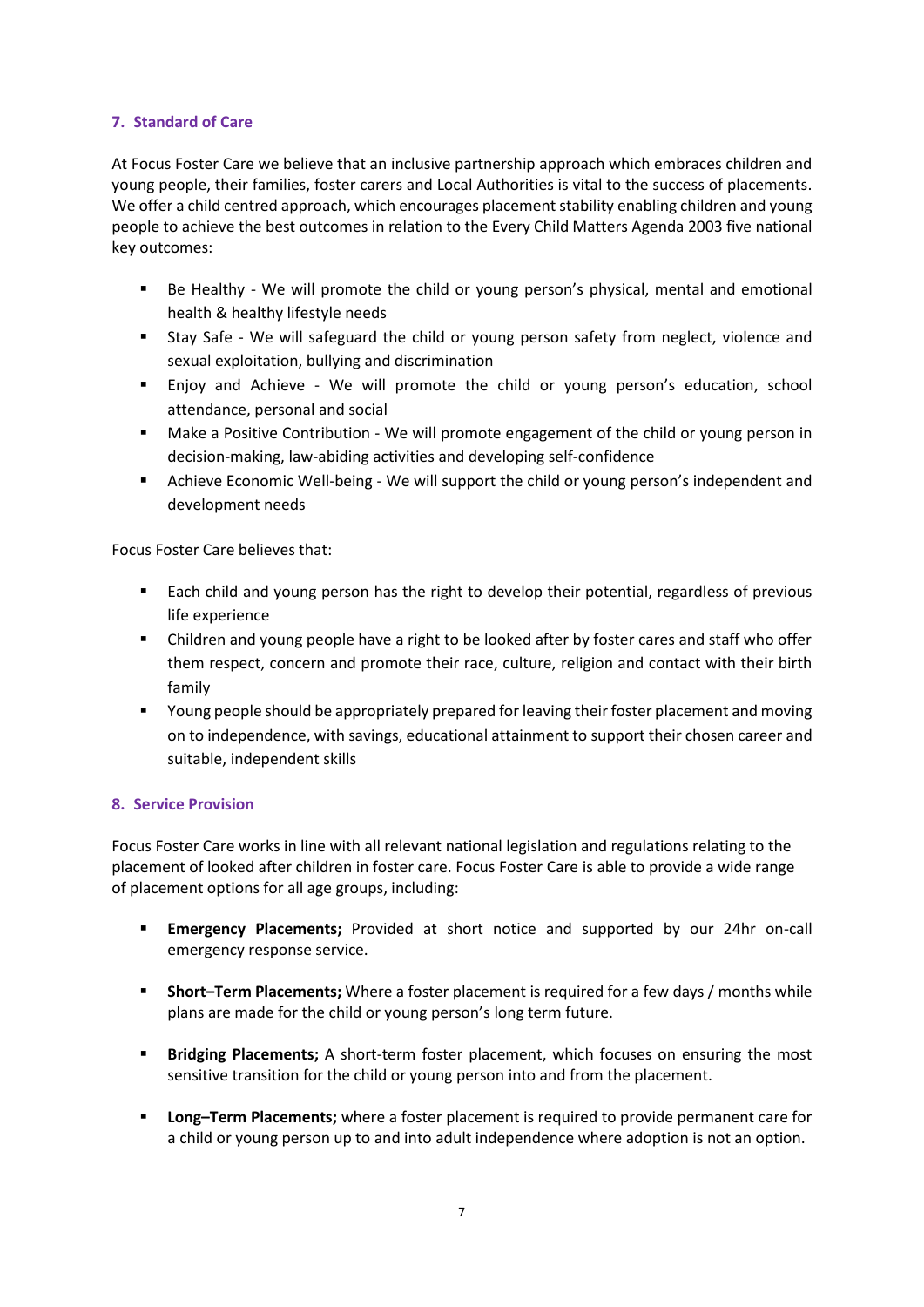- **Permanency Placement;** Which offers permanent placements for a child or young person within their foster family.
- **Solo Placements;** For children and young people whose complex needs require a higher level of support and supervision, which precludes the placement of any other placement. If requested, and by agreement with the placing authority, additional support services can be made available to support the placement.
- **Short Break/Respite Placements;** Providing a break for parents and additional support where they may not have appropriate support networks. This can be anything from an overnight stay to a couple of weeks.
- **Sibling Placements;** Either placed together or separately. Facilitating and supervising contact between siblings.
- **Parent and Child Placements;** Foster Carers offering parent and child placements will be trained in providing these specialist placements.

#### **9. Placement Matching**

At Focus Foster Care all potential placements are carefully matched at the point of referral to ensure that the needs of individual children and young people can be met by the foster carers. We use our comprehensive matching process in conjunction with our Placement Planning and Safer Caring processes to safeguard children and young people and ensure that they are appropriately placed. Focus Foster Care attaches great importance to the matching process and views the process as vital to best practice. Children and young people placed with our carers can be assured that they are being cared for by committed and well-trained individuals, who are in turn supported by experienced and dedicated Supervising Social Workers.

Referrals are considered by the Registered Manager, Social Work team, Placing Authority and Foster Carers; this process ensures that the child or young person's needs can be met through offering the best possible match.

#### **10. Working in Partnership**

Focus Foster Care offers a high standard of service provision and seeks to work in full partnership with Placing Authorities in order to monitor and further develop our services. Focus Foster Care understands it's responsibility to support Local Authority social work staff in regard to their responsibilities relating to statutory Looked After Children processes.

Focus Foster Care will endeavour to obtain feedback from Placing Authorities, with the intention of managing and developing services that exceed national standards. Focus Foster Care expects all carers to work fully in partnership with the agency, Placing Authorities social work staff and where appropriate with the families of looked after children and young people. We believe that this is vital to ensure the success of placements and the welfare, stability and development of looked after children and young people.

Focus Foster Care undertakes to recruit and approve carers who have the demonstrated a commitment and ability to training and development which in turn enables them to offer the standards of care that we believe in.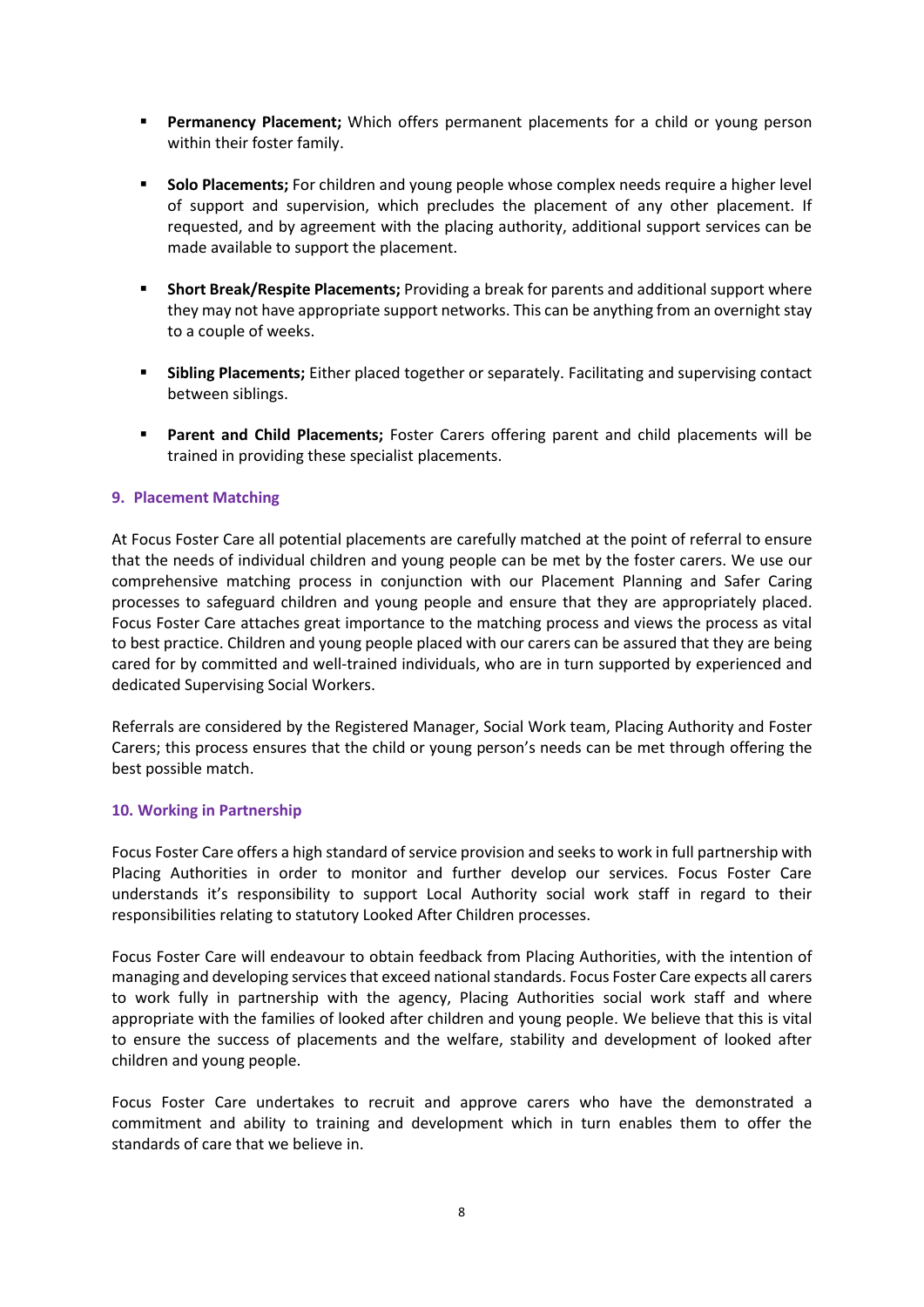#### **11. Supporting Foster Carers**

#### **Supervision and support**

Whilst we recognise that we do not hold case management responsibility for individual children and young people, we believe that it is our responsibility to ensure that the needs of individuals are paramount, and that the carers' developmental needs are met. To ensure this, we provide monthly supervision between the Supervising Social Worker's and Foster Carers. A record of supervision is provided to the carer and a copy is held on their fostering file with any issues actioned immediately following the supervision.

In addition, Focus Foster Care provides the following support to all our foster carers:

- Access to out of hours support services, 24 hours a day, 7 days per week, 365 days per year
- Minimum of one monthly visit from Supervising Social Workers
- Regular phone support (minimum weekly) from Supervising Social Workers
- Support in meeting relating to children and young people's educational needs.
- Support at any professional's meetings.
- Regular support group meetings.
- Organised activities for children.
- **■** A comprehensive post approval mandatory training and development programme, including access to the Level 3 Children's Workforce Diploma which is underpinned by the TSD Standards
- A competitive allowance paid every week during placement. All Foster Carers are selfemployed and as such must pay their own tax and NI. Detailed financial guidance, alongside details of a specialist Accountant to assist with tax issues, is provided in our Fostering Handbook
- Membership of Foster Talk, including access to their support and legal advice line
- Educational assistance and support

#### **Policies and Procedures**

All foster carers receive a comprehensive foster carers' handbook which provides guidance and support to carers about the agencies police and procedures and their role and responsibilities which is updated regularly and is a point of reference for foster carers and staff.

#### **12. Recruitment, Assessment and Approval Process**

Focus Foster Care is committed to the recruitment of foster carers, who are trained, supported and supervised to meet the needs of children and young people. All prospective foster carers who make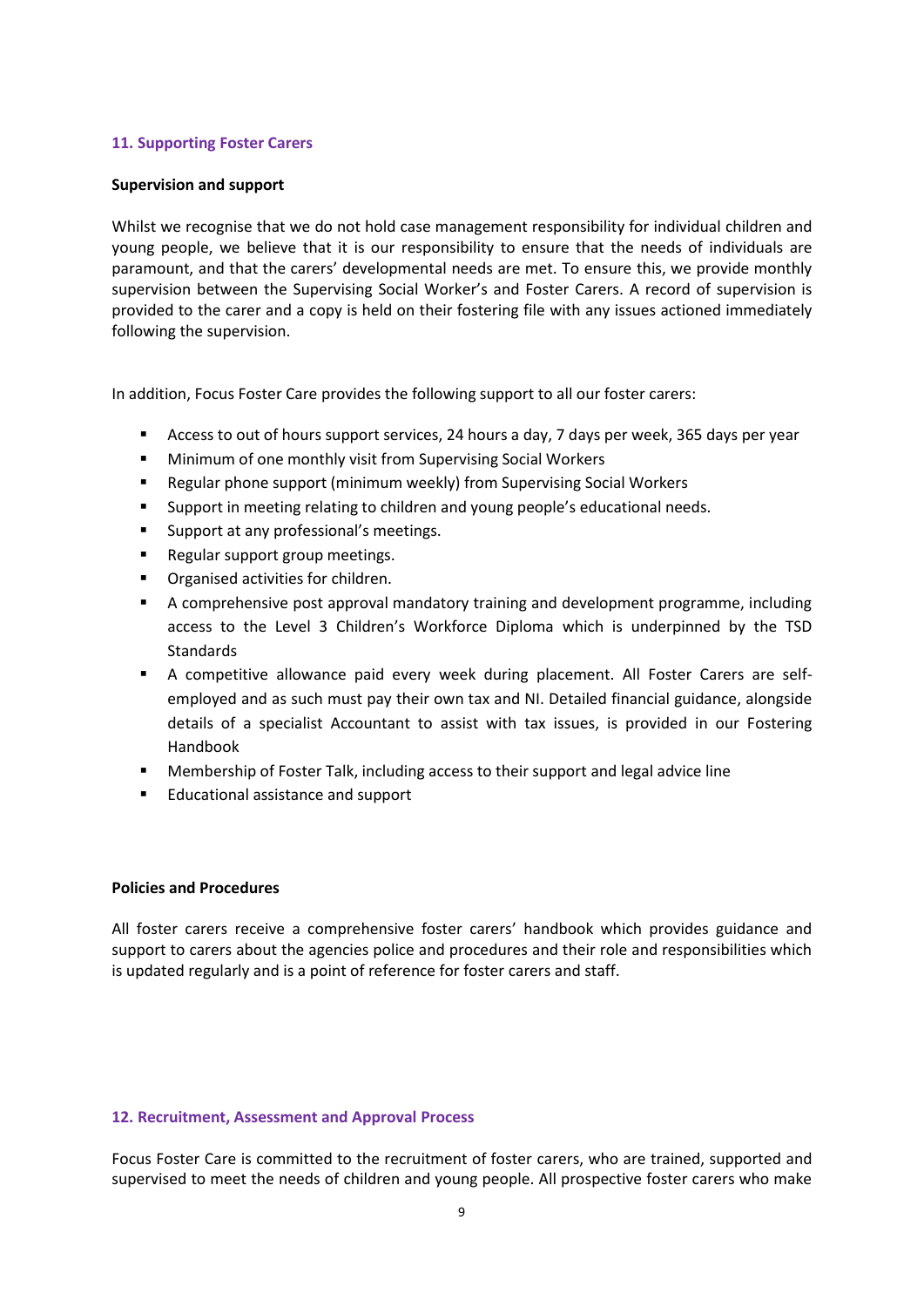an enquiry are subject to a rigorous assessment and vetting procedure. Focus Foster Care endeavours to recruit foster carers from a diverse range of backgrounds, ethnicities, geographical locations, economic situations and from differing family compositions. This strategy will ensure that we can provide the most suitable match to meet the needs of children referred to the agency. Potential applicants will not be discriminated against on grounds of ethnicity, gender, sexual orientation, disability, religion, age or economic status.

Focus Foster Care carries out rigorous assessments of prospective foster carers and uses the CoramBAAF Form F as the primary foster carer assessment tool. The process will include a detailed assessment of the candidates' background including their childhood, their educational experiences, their own life experiences, their upbringing, their own parenting experiences, their values and attitudes to diversity and any specific skills they may have e.g. working with disabilities & working with adolescents. Full checks such as DBS, Local Authority checks and references will be obtained.

To process an application to approve a foster carer/s takes between 6-8 visits and is generally completed in 4-6 months.

#### **Foster Panel**

The role of the Foster Panel is to make a recommendation on the approval of new Foster Carer applicants, to make a recommendation on the statutory review of approved Foster Carers, to make a recommendation on the de-registration of Foster Carers and to act as part of the appeal process on complaints against the Agency or any of its representatives. Following a recommendation from the Panel the Agency Decision Maker will review all of the information linked to the recommendation before reaching a final decision. If foster carers are unhappy with the final decision they have a right to appeal. This can be made to the agency or directly to the Independent Review Mechanism.

The Foster Panel plays a major part in the Quality Assurance process. Each member is required to complete a Quality Assurance Form for each panel application. The panel liaises closely with Registered Manager through the Panel Chair. This is an essential Quality Assurance element and all prospective foster carers are expected to attend our Fostering Panel with their Assessing Social Worker.

#### **Carer Annual Reviews**

Focus Foster Care will ensure that reviews of carers' approval are undertaken in respect of all carers on an annual basis in line with statutory requirements. The intention of such reviews will be to continually improve the services offered by the organisation and to ensure that all carers receive the support and training that is required to allow ongoing improvement in standards of service. Focus Foster Care will consult fully with Placing Authorities in order to gain relevant feedback and information in regard to placements and carers at review times. Focus Foster Care will also consult with children and young people in placement and children who foster. Reviews of carers will be held more frequently where in our opinion it is deemed necessary to do so.

#### **13. Foster Care Agreements and Undertaking**

Following approval our foster carers are required to sign a Foster Care Agreement which covers a range of contractual information and undertakings including: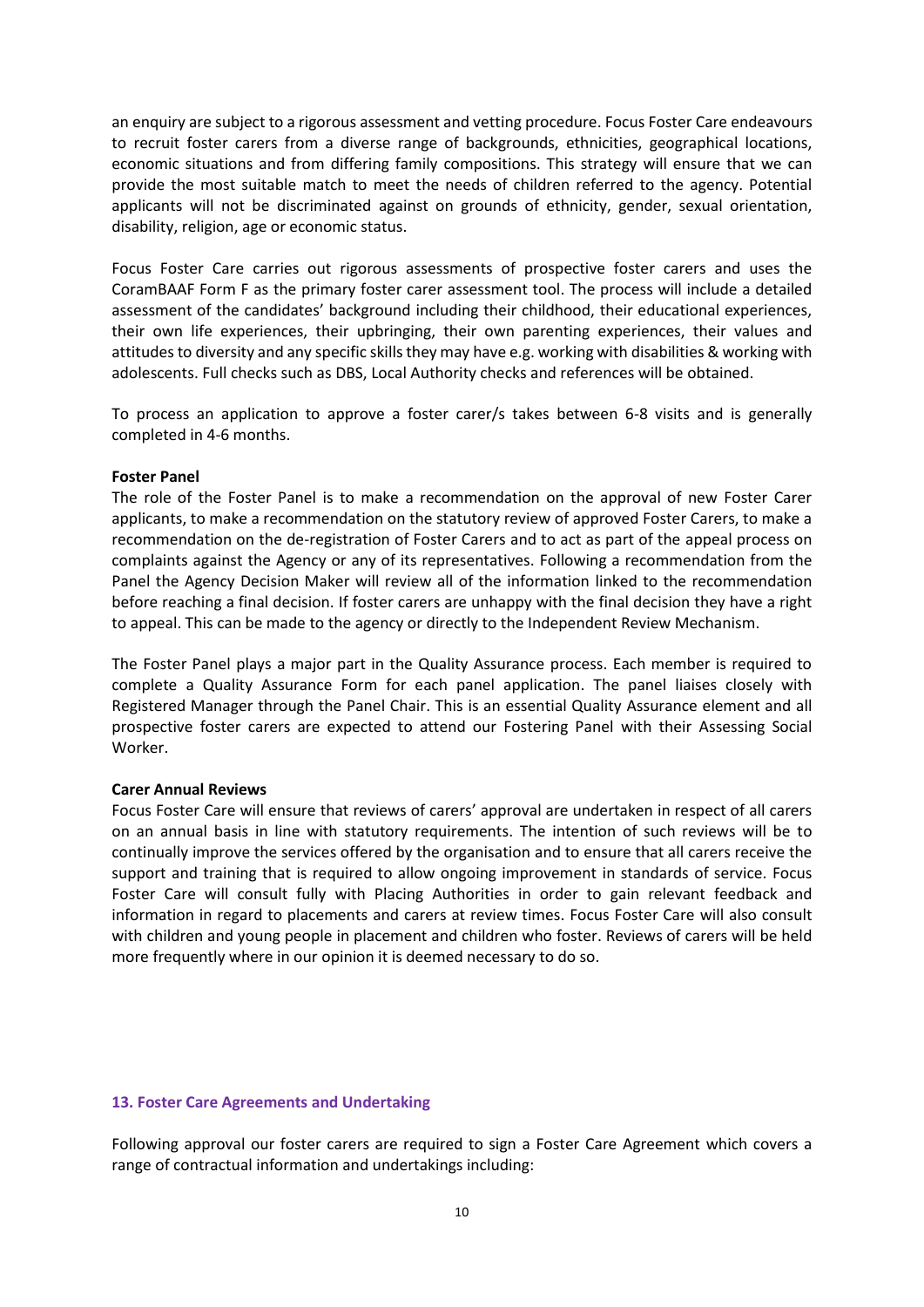- To care appropriately for children and young people in placement, as identified in the foster placement agreement
- To follow procedures laid down within the agency's handbook and Policy & Procedures which details our Child Protection procedures, foster carer roles & responsibilities, behaviour management support
- **•** To inform Focus Foster Care of any relevant significant changes to their household or details

#### **14. Training of Foster Carers**

In order to provide children and young people a high standard of care and the demands of fostering prospective foster cares are required to complete the pre-approval "**Skills to Foster"** training course. This involves an initial three day training course to enable applicants to prepare the foster carer in the task of caring for looked after children and young people with diverse needs.

#### *Post Approval training:*

- Legislation/Policies and Procedures
- Safer caring, Safeguarding, Child Protection & complaints and allegations
- Risk Assessment
- Understanding & Managing Challenging Behaviour
- **■** First Aid/Administration of medication
- Missing Children
- Parenting a child who displays sexualised behaviour or has experienced abuse
- Sexual Exploitation
- Working with children and young people who self-harm
- Education & Health Care of Looked After Children
- Record Keeping
- Valuing Diversity & Equality
- Attachment
- Identity & Self Esteem
- Life Story Work
- Preparing Young People moving on and achieving Adult Independence
- Drug awareness training
- Parent and child assessment training (for carers caring Parent and child placements)
- Safeguarding disabled children (for carers caring for disabled children)
- Caring for children with complex needs (for carers caring for children with complex needs who require clinical intervention)

We also offer further training for foster carers to complete the Level 3 Children's Workforce Diploma.

Training is viewed as an important part of the Agency's support in respect of foster carers continued learning and development to: